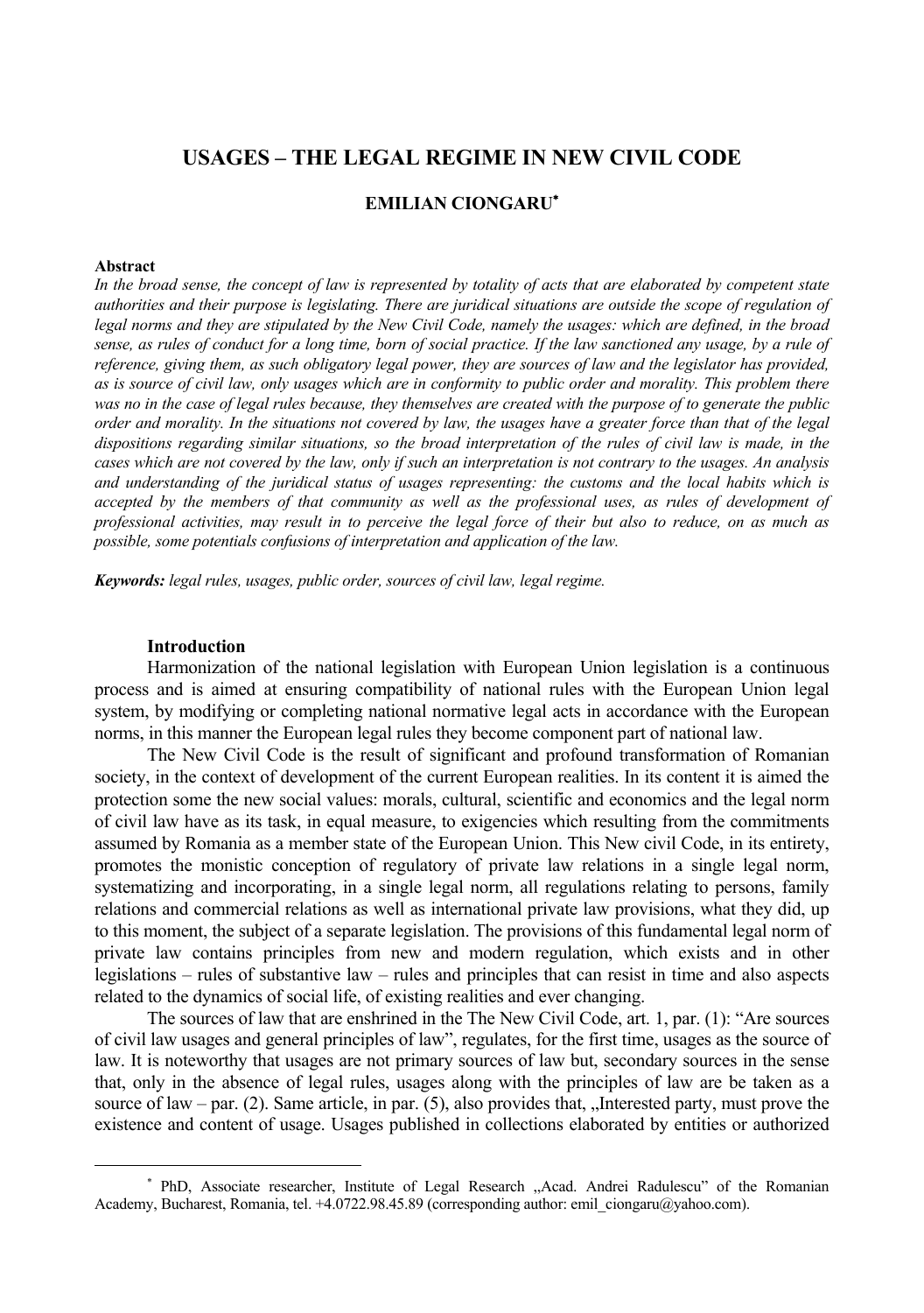bodies in this field is presumed to exist, until proven otherwise." Thus, usages, after the law, can be invoked and called upon to contribute to solving of a state of facts through solving a problem of law.

Paragraph  $(6)$ , provides that, the  $\sqrt{2}$ . The purposes of this code usage, is the habit (customary law) and professional usages." The risk of this situation consists in that, at this moment, does not exist collections of usages and simple habit, the social behavior that is generated for a short time, to be mistaken for a custom, which represents a legal habit, for the long time and with a high repeatability and stability in time. The New civil Code<sup>1</sup>, shaded a bit the rules that are applicable with usages, such as the example provided in article 1272 through which to be provide that a contract obliges not only at what you expressly provides, as well as to all the consequences which the law, custom or equity, to give them to the obligation, after its nature.

Codification of usages, as source of law, can give to litigants the possibility to supplement the arguments in to introduce request for judgment to the court, with the impression that the law gives him more than up to now and, the number of civil legal disputes to be higher. But, the legal regime of usages can be and the primary source of law when there are no legal rules in a particular case, the legislator is the one who give legal effect to usages in this sense.

#### **Content**

As a rule, the usages are the unwritten secondary formal sources<sup>2</sup> of the civil law and apply only in the absence of legal texts – the written sources of law, to regulate a specific legal situation. In the situation when exists and the law and the usages in a particular cause of resolved, then will be apply the law and if the text of the law makes reference to the usages, only then usages they become exclusively applicable. Because, the usages are the unwritten sources, they may be the subject of collections elaborated by the authorized institutions or by the entities in a particular geographic area. According to the New civil Code requirements that are necessary for the usages to become sources of civil law, are those that shall conform with public order but and with good morals<sup>3</sup> just like the legal rules.

The interested party in invocation of usages, need to prove their existence having the right to use any mode of prove. The means of administration or of prove of usages, could be: knowledge of usages by the courts, questioning of the involved parties in the cause of resolved, hearing of the witnesses, the expertise.

The legal rules and the usages, established rules of behavior but, the usages have a more limited scope than of the law, on one hand, because usages are concerned of a more restricted field of social relationships, and on the other hand, because just laws limited field of action of usages.

In cases where, a legal rule has its origin in a spontaneous situation, when its occurrence is not linked to a specialized official institution, but clearly originates from the social group, when the legal rule comes from a general and prolonged practice, from a constant habit, which is based on consent of the whole social group, which a considered as complying with the law, the custom or the juridical object is born.4

The custom, the oldest source of law, named in the past, *the earth habit*, because was born by repeating of a legal ideas by members of a community, in a significant number of successive individual cases, by creating some precedents<sup>5</sup> that were aimed, meeting the needs of the members and without causing an personal or collective injury.6

 $\frac{1}{1}$  G.Beleiu, *Romanian Civil Law. Introduction to civil law. Subjects of civil law*, eleventh edition, revised and enlarged by M.Nicolae and P.Trusca, (Bucharest: Legal Universe, 2007), 45-46. 2

<sup>&</sup>lt;sup>2</sup> N.Popa, *General Theory of Law*, *(Bucharest: All Beck, 2005), 168.* 

<sup>&</sup>lt;sup>3</sup> C.Munteanu, O.Ungureanu, *Civil Law. General Part*, (Sibiu: University "Lucian Blaga" of Sibiu, 2011), 32.

<sup>&</sup>lt;sup>4</sup> M.Djuvara, *General theory of law*, (Bucharest: Library Socec@Co.SA, 1930), 423. 5 *Idem*, p.425.

M.G. Losano, *Majors legal systems*, (Bucharest: All Beck, 2005), 287.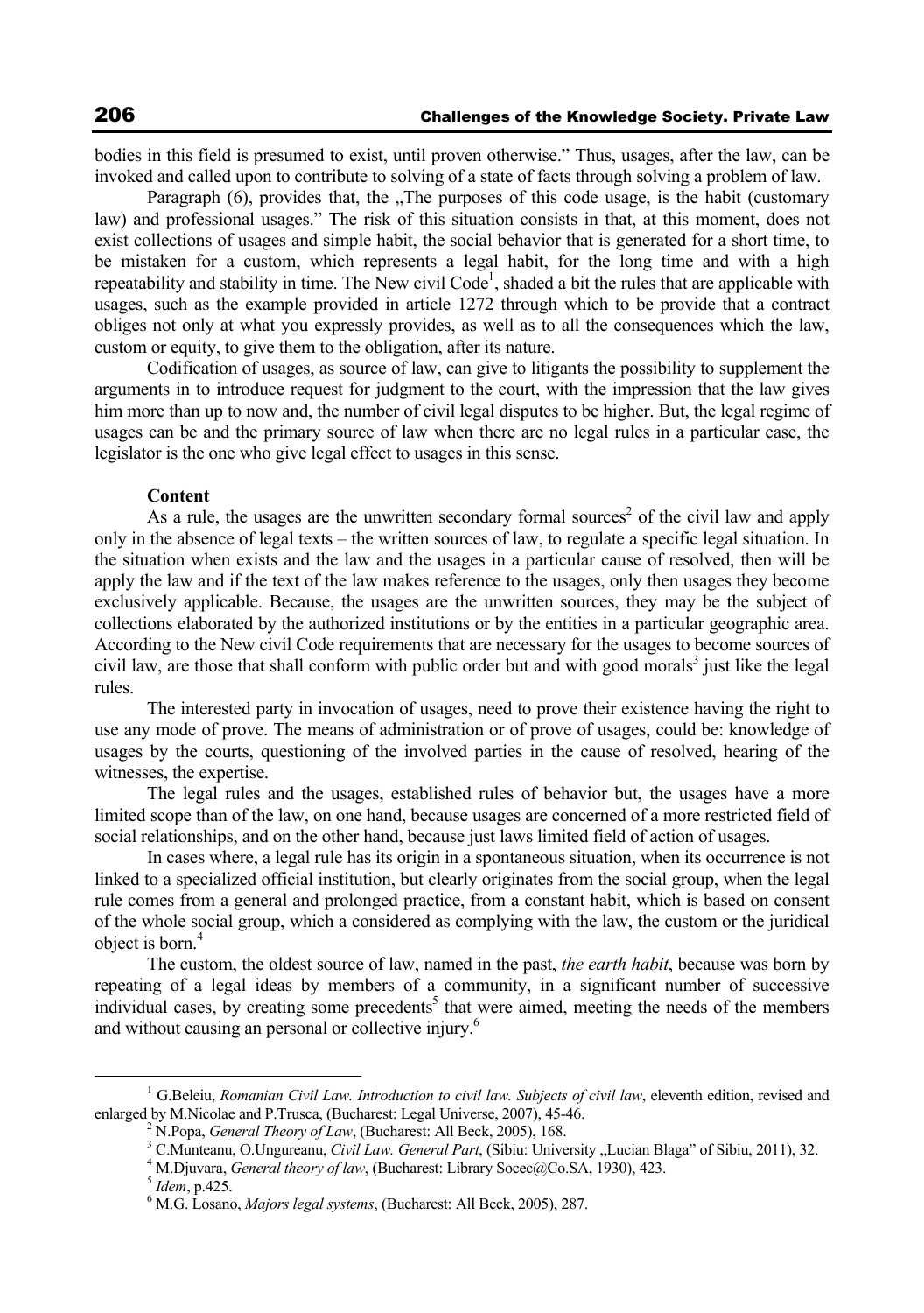# Emilian Ciongaru 207

Thus, in order for a particular rule of habit to become customary, it must fulfill the following requirements: to have an uniform character, to be applied over and over again, to have a certain duration. The simple customs is not than a factual element, if they are not recognized to be a real law which can be claimed as a law accompanied by sanctions.

First, the custom, is based on concrete cases that preceded the so called precedents. Such cases have had to be consecrated, namely to be recognize the legal value, just as it it recognize the legal value of a law. In each of these concrete cases, the juridical rationality analyzes complex of juridical relationship which it compose and find that some repeats. In this way, is constitutes a general notion by identifying what is common in some concrete cases this is form, the general rule thus consecrated by the custom.

The customs represent a practice such entrenched so, people consider that by they exerts himself a positive law. In cases where, the custom is not consecrated by the courts but, is finds from repeated actions of public law institutions, the custom constitutes the usages.

Classification of the usages is done according to several criteria but, the most important are: the criterion of the scope into space of usages and the criterion of juridical force.

Classification, according to criterion of juridical force is most important because, the juridical force constitutes the defining element of their. According to this criterion, the usages can be:

- the normative usages (the legal usages, the usages of law), also called customs, in the doctrine of private and public international law;

- the conventional usages, also called interpretatives<sup>7</sup>, completives or of fact, that have the value of contract rules.

#### **Normative usages**

The normative usages have the first two juridical characters common for all usages, with some particularities of interpretation, but have, as specific element, the character of a source of law. The normative usage (the custom) includes two essential elements<sup>8</sup>:

- an objective element, represented by the behavior which must be followed as a result of the existence of a particular social practices. This objective part of the normative usages – of the custom – is expressed by the formula: *longa, inveterate, diuturna consuetude* – old, continue, evident practice;

- a subjective element, the psychological element, consists in convincing subjects of law that the rule which is prescribed by that usual law (the custom) is obligatory and constitutes the law $\degree$  to be respected (*opinio juris sive necesiitatis*), *opinio,* is belief that the behavior in question is juridical and *necesiitatis* assuming an obligation that derives from an alleged preexisting legal norm, already established.

The existence of the general belief of juridical obligation<sup>10</sup> is a necessary condition, but not sufficient, so that a usage to acquire the character of the legal rules. It is necessary to be fulfilled and a legal requirement, namely that the system of law which constitutes *lex causae,* in this case to recognize the normative force of these usages in sense of the New civil Code art.1, paragraph (2) "In cases not provided for by the law is applied usages and in their absence, the legal provisions regarding to the similar situations, and when there are no such provisions, the general principles of law", in conjunction with para. (3), "In the matters governed by law, the usages shall apply only to the extent that the law refers as expressly to these." The juridical role of normative usages is to determine the rights and obligations of parties, just like the law.

<sup>7</sup> *Legal Dictionary of Foreign Trade*, (Bucharest: Scientific and Encyclopedic 1986), 307. 8

 ${}^{8}$  B.Oglinda, *The business law*, (Bucharest: Legal Universe, 2012), 51. 9 M. Diuvara, *op.cit.*, 423.

<sup>&</sup>lt;sup>10</sup> G.Del Vecchio, *Lessons of legal philosophy*, trans.I.C. Dragan, (Bucharest: Europa Nova), 226-228.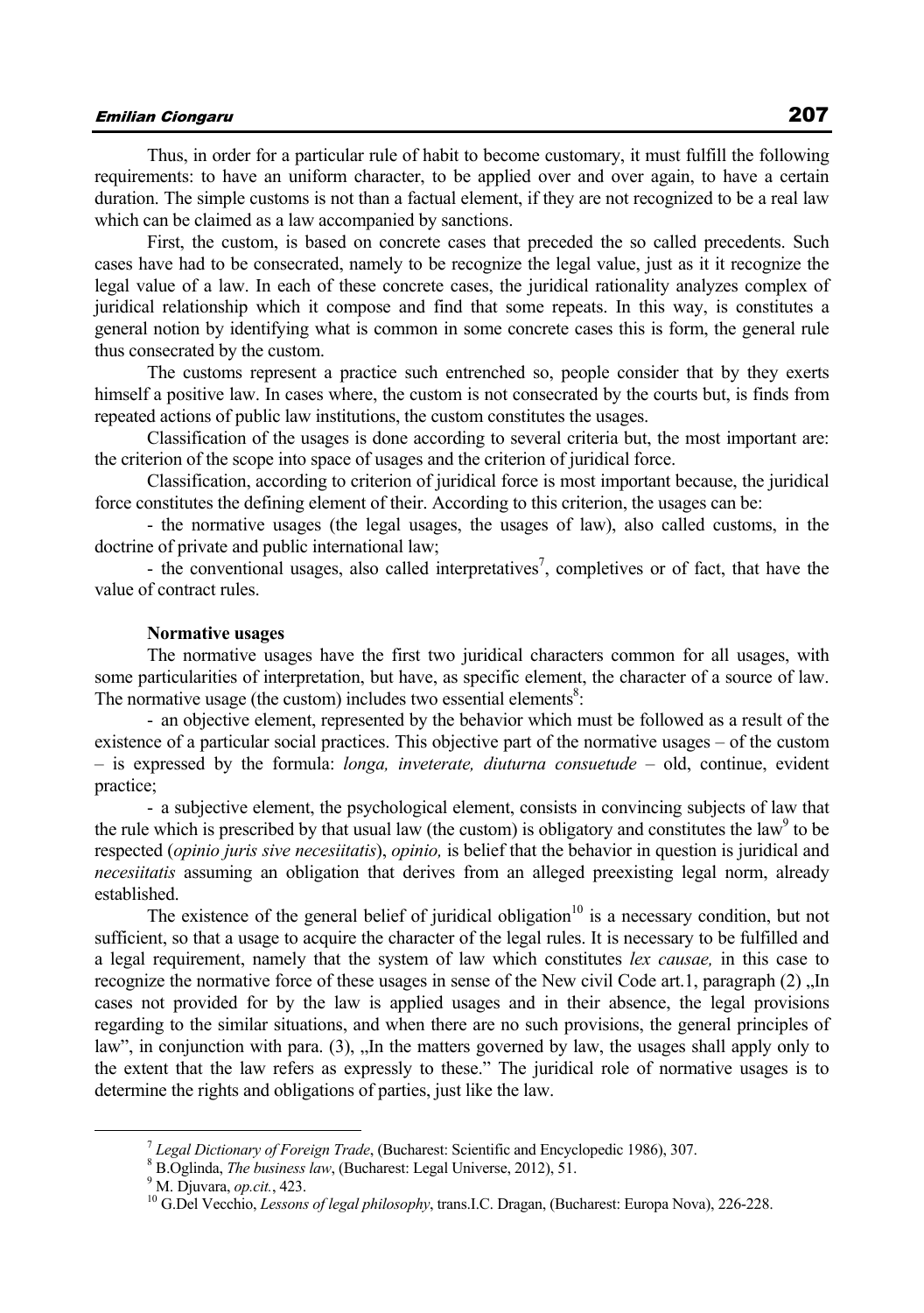According to the New civil Code, this role to may manifest in any of the following ways: to regulate relations of law yet unforeseen of law (*consuetudo praeter legem*) of to interpret or supplement the provisions of the law (*consuetudo secundum legem*).

In relation with the contract, considering that the source of authority of normative usages is not the will of the parties, the usages of which reference is made is impose contracting parties, even if were not accepted by they and even if they are not have known. The parties may however, to remove application of normative usages, either by their express will or by only tacitly, through the fact that stipulate in the contract clauses that are contrary to usages.

### **Some examples from the New Civil Code where the usages are invoked as a source of the law**

In the New civil Code, the role of usages in forming of the contract is given by the section what provides the rules for consent, art. 1186, which, with regard to moment and place of conclusion of contract, provided that: paragraph (2), Also, contract is considered concluded, when the addressee of the offer committeth an act or a conclusively fact, without notice to the offeror, if pursuant to offer, of the practices established between the parties, of the usages or according to nature of the business, the acceptance can be done in this way.

In this way, the legislator establishes an alternative time in which, according to some previous practices that have been settled between the parties or of some other usages exists between these, the acceptance of the contract can be done and in this way.

Another the legal regime of usages is given of art. 1189, with regard to, "The proposal addressed to some determined persons", through which a proposal of to contract is done, usually, to determined persons. There are however, offers which are made and to indeterminate persons – the goods with displayed prices, that are exhibited in the windows of shops. In this sense, the legislator establishes that, in the principle, a such proposal addressed to some undetermined persons, cannot be qualified as an offer but, depending on circumstances, *the request for the offer* or *the intention of negotiating*. Paragraph (2), establishes however that, propose to these undetermined persons have value of offer if  $\mu$ this is apparent from the law, from the usages or in there is no doubt, from the circumstances."

In case of the irrevocable offer, provided by art. 1191, the legislator invokes usages but and practices established between the parties, through paragraph  $(1)$ ,  $\Box$  The offer is irrevocable as soon as its author commits itself to maintain a certain period. The offer is also irrevocable when it can be considered thus under the agreement of the parties, of the practices established between these, of the negotiations, of the content of offer or of the usages.

The offer shall be considered acceptable under the conditions provided in art. 1196, through "silence or inaction of recipient of the offer" in these conditions in which result from provisions of law, from the simple will of the parties but, also and in the conditions in that results from "the practices established between they, from usages or from other circumstances."

Regarding another essential element of the contract, *the consent*, art. 1240, concerning "Forms of consent" provides that, the will may be expressed, verbally or in writing but also and suitable, of practices established between the parties or "of usages, leaves no doubt about the intention to produce corresponding legal effects."

For the purpose of distinguishing of an unmistakable intention of producing specific legal effects of the initial contract, the New Civil Code provides a series of factors of reference: the law, convention of parties, practices established between these, the usages. Listing of these factors of reference, suggest prioritizing, the first priority situating himself the law but, only in absence of the law, the others sources of law.

Article 1272 regarding, "The legal ways to complete of content of the contract", paragraph (1), a first legal way to complete the contract consists in references to practices established between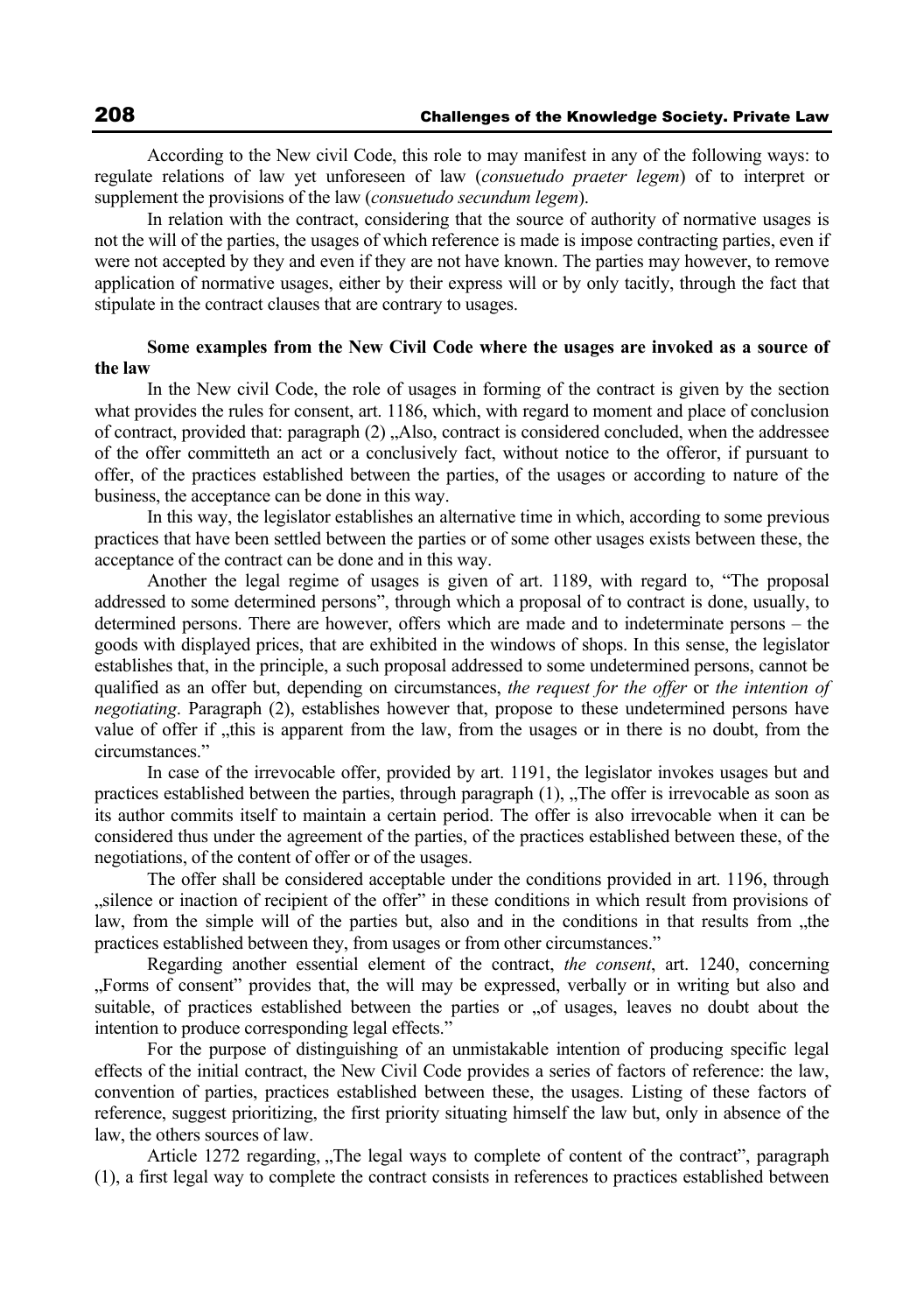the parties, the usages, the law or the equity, representing the factors of reference with the various degrees and increasing of generality or objectivity.

- in the first place, are situated the practices established between the parties, representing the particular factor or subjective factor of reference, in order to complete the contract, specific of the parties from the contract, used in their partnership relations;

- secondly, is situated the usages, which represents a factor of reference with a first degree of generality or of objectivity, according to the field of activity in which it activates the parties.

Article 1494, the New civil Code, mentions the following ways for determining of the place of payment which dispose, among other things and that, in the absence of express clause, the place of payment shall be determined in accordance with practices established between parties or of usages to which they have acceded.

Article 1495, the New civil Code, establishes the general provisions pointing methods for determining the date of payment and, in their absence, the suppletive rule of immediate chargeability of obligations. In this sense, the payment must be made at the time when the obligation has matured, that has become exigible.<sup>11</sup> According to para. (1), the chargeability of obligation or the date of payment is, first, established between the parties by indicating of a execution time. In the absence of express clause, the date of payment may result from the interpretation of the contract, and if nor this modality not its proves, to be useful will resort to the practices established between parties, respectively to the usages.

Article 1667, provides measures for  $n$ , The costs of teaching", in the sense that  $n$ . In the absence of usages or of contrary stipulation, if the good must be transported from one place to another, the seller has to take care of shipping by the expense of buyer. The seller is released when teaching the goods to the carrier or to the shipper. Cost of transport are the responsibility of the buyer." So, in this article, the usages have the juridical regime of the principal source of the law because, the New civil Code refers explicitly to the usages.

In any contract of sale, the problem is of establishing ways of delivery, the transfer of risks and of distribution between the seller and the buyer of expenditure related of transport of goods (the expenses of the insurance of goods, the value of transportation, etc.).

Is difficult to resolve these formalities every time by inserting in the contract, of the detailed clauses, containing the regulation of all these issues. Therefore, the practice, devised a method to shorten the way up to end of the contract, by resorting to commercial terms what condenses in a form more possible simplified, the most usual situations.

The commercial usages have been originally, own of the maritime sales<sup>12</sup> and their meanings was different depending of the place, of the port (of sea or of river), or of the country. This fact created difficulties in terms of their knowledge of the parties, who did not know exactly extent of their obligations, since the usages knew the varied acceptances depending on port in which were applied. For example, a sale FOB, involves in a port the obligation of the seller to load the goods on board of the ship, while in another port, it was necessary only to bring the goods to the quay, near the ship. Often these differences were uncomfortable and were sources of disagreement between the parties, being extremely difficult to determine, which was the original intention of the parties.

In order to remove these inconveniences, International Chamber of Commerce from Paris, beginning with 1920 year, had the initiative and has undertaken codification of most commonly used commercial terms. The first coding was made in 1936, was revised in 1953, completed in 1967, 1976, 1980 and 1990. The latest version dating from 1999 being published in 2000 under the title of *Incoterms 2000*.

<sup>&</sup>lt;sup>11</sup> C.Statescu, C.Birsan, *Civil Law. The general theory of obligations*, (Bucharest: Hamangiu, 2008), 315. <sup>12</sup> G. Buta, *New Civil Code and unity of private law*, in the volume of the New civil Code. Comments, Third Edition, revised and enlarged, (Bucharest: Legal Universe, 2011), 65.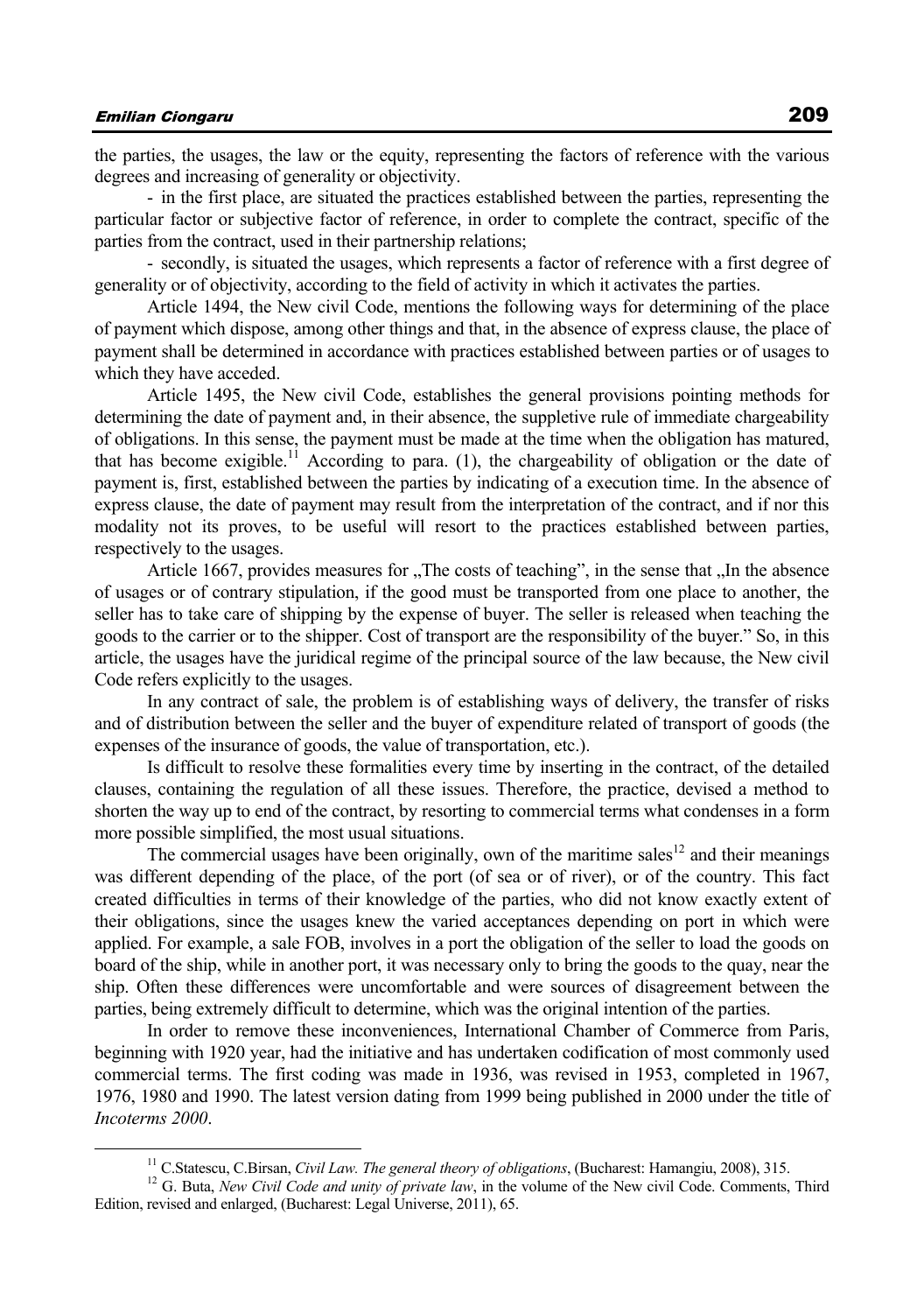Incoterms<sup>13</sup>, contain a preamble, showing that the provisions of these rules does not impose to the will of the parties (so, they have not binding), the partners having the freedom to insert in the contents of the special contract, the adopted provisions. The two parties may refer to Incoterms as the basis of their contract but, may provide under the contract, the certain changes or additions depending on nature of the goods. Applying of Incoterms is optional is dependent on the will of the parties.

Adoption, by the parties, of the conditions of delivery, regulated by these usages not requires other formalities or other specifications than the simple registration in the contract of the international sales of the chosen clause, followed by the shortened name of the rule as:  $FOB<sup>14</sup>$  -Incoterms 2000; C.I.F.<sup>15</sup> - Incoterms 2000; F.A.S.<sup>16</sup> - Incoterms 1990.

#### **Conventional usages**

The conventional usages, have to their turn, the first two basic elements of all usages and constitutes a source of law in the conditions in which fulfill those conditions of repeatability and some older between the business partners.<sup>17</sup>

The legal force of the conventional usages is that of a contractual clause. The pursuant of authority of these usages is the agreement of the will. Applying of these usages shall be placed on the area of the freedom principle of the will of the parties.

The agreement on the application of the conventional usages may be, express or tacit:

- the most frequent situation is that of the express agreement of the parties, expressed by clause of reference provided in the contract. But, there are fewer cases in which by the contractual clause, the parties send to *the current usages* in this field of business. The sending is done, usually, to codified usages, either by neutral organisms or by the one of the parties, through the general conditions, the model contracts, the framework contracts, etc. In these cases, the usages fixed thus, are received contractually, with role of completing the content of contract;

- the usages can be incorporated contractually, applying as a contractual clause, and through tacit or implied will of the parties.

In some cases, the tacit character of manifestation of the will be deducted from some indices, which can be intrinsic or extrinsic of the contract. It is, in this case, of acts or of facts outside of the contract, for example, the reference to an usage in the framework of an additional act, from which is be concluded that the parties wished to implement the usages and to the principal contract. In other cases, the usages that fulfill some conditions are considerate, by the law, as being applicable tacitly in the contract, even in the absence of some indication of will of the parties.<sup>18</sup> The role of conventional usages is to determine specifically the rights and the obligations of the parties.

 <sup>13</sup> *INCOTERMS* is an acronym for *IN*ternational *CO*mmercial *TERMS* which means *Terms of International* 

<sup>&</sup>lt;sup>14</sup> *Incoterms 2010, ICC publication 715 – Free On Board* (named port of shipment) – The seller must load the goods on board the vessel nominated by the buyer. Cost and risk are divided when the goods are actually on board of the vessel. The seller must clear the goods for export. The term is applicable for maritime and inland waterway transport only but NOT for multimodal sea transport in containers. The buyer must instruct the seller the details of the vessel and the port where the goods are to be loaded, and there is no reference to, or provision for, the use of a carrier or forwarder. This term has been greatly misused over the last three decades ever since Incoterms 1980 explained that

FCA should be used for container shipments.<br><sup>15</sup> *Incoterms 2010, ICC publication 715 – Cost, Insurance and Freight* (named port of destination). Exactly the same as CFR except that the seller must in addition procure and

<sup>&</sup>lt;sup>16</sup> *Free Alongside Ship* (named port of shipment) The seller must place the goods alongside the ship at the named port. The seller must clear the goods for export. Suitable only for maritime transport but NOT for multimodal sea transport in containers. This term is typically used for heavy-lift or bulk cargo.<br><sup>17</sup> D.Mazilu, *International Trade Law, General Part*, Ed. Lumina Lex, Bucharest, 1999, p.133-143.<br><sup>18</sup> *The Vienna Convention* of 198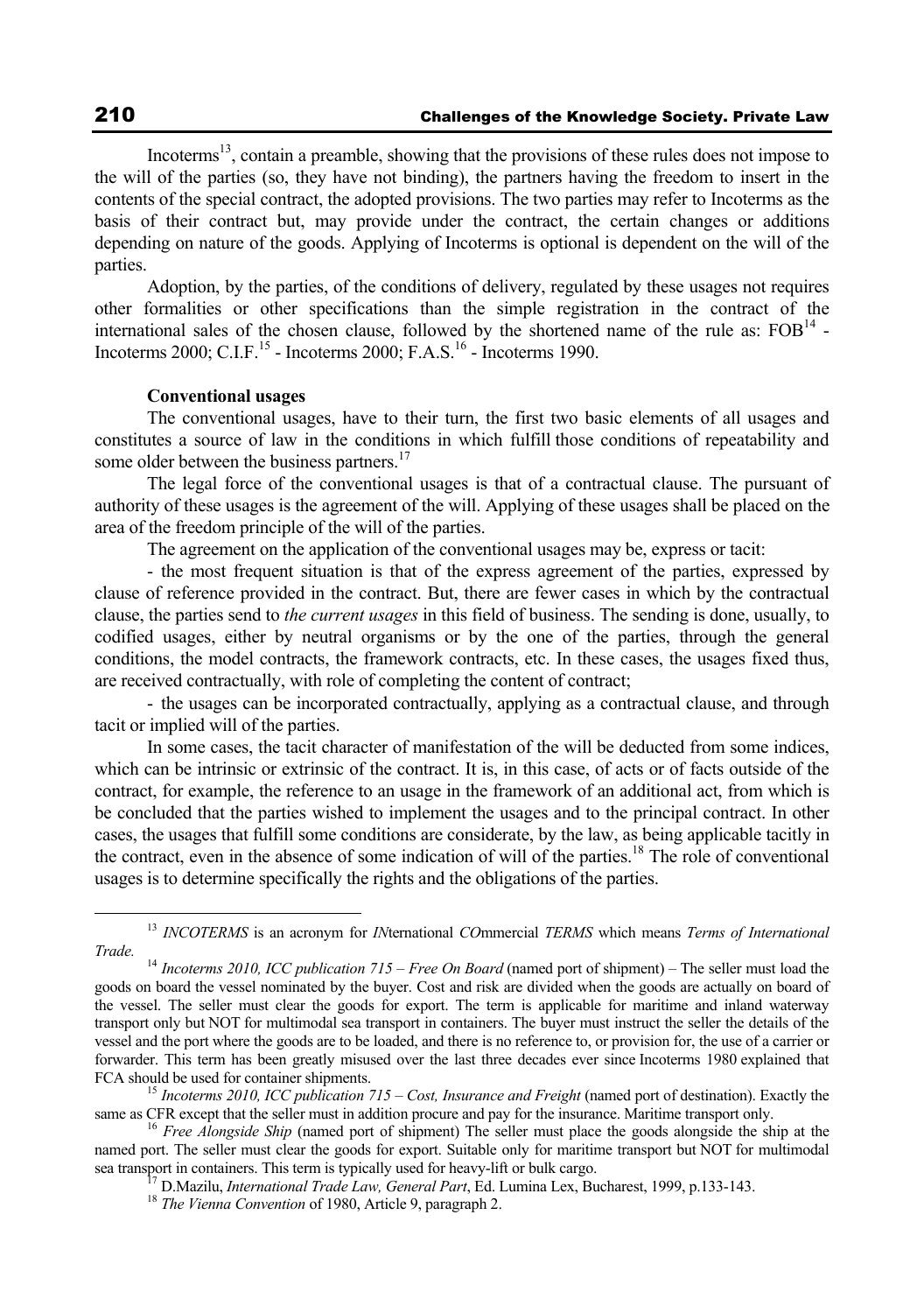# Emilian Ciongaru 211

Assimilation of the conventional usages, in terms of their legal force, with the contractual clauses, arises a problem to the report of this usages with the law respectively with the contracts. In this respect, it is evident that the parties may exclude application of the conventional usages by their express or tacit will. This solution is explained by the fact that the role of the usages is to interpret and to complete the agreement of the will between the parties.

#### **Professional usages**

"The professional usages, are those rules which governing relations between the members of a profession or, where appropriate, between the members and the customers, during exercise of the profession."<sup>19</sup> The professional usages have been introduced, as the sources of civil law, because the New civil Code , it applies to the relationship between the professionals, as well as relations between they and any other issues of the civil law." The professionals are defined as ..... all those who operating a company."<sup>20</sup>

Nor the New civil Code, nor the law of its implementing, does not contain a synthetic definition of the professional or the explicit criteria of establishing or of identification of this in relation of other participants to the civil legal relations. From the systematization and the spirit of law resulting, however that, the professional is defined by reference to the activities of operating of a company. The law of implementing of the New civil Code, no. 71/2011, art. 8, lists more categories of the professionals, including on *the trader* who is renamed by art. 6 of same law in *the professional*.

*The professionals* are usually<sup>21</sup>:

- *the physical persons,* such as: the traders, the authorized physical persons, the family or the individual entrepreneurs and the persons who exercise the liberal or the regulated professions;

- *the legal entities,* such as: the commercial companies, the cooperative organizations, the autonomes regies, the civil societies with legal personality, the groups of economic interests;

- *the public institutions,* who operates a company can be the professionals for the purposes of the New civil Code, regardless of whether obtain or not, the profit.<sup>22</sup> This category includes: the hospitals, the universities, the authorities of regulatory of supervision and of control;

- the holders of a company may be, however, even the entities without legal personality such as the simple societies, the civil societies without legal personality, governed by the special laws (the funds of pensions, the investment funds, the law firms, the notaries, the legal executors or the practitioners of insolvency) and the groups of companies because they too operates a company, and the operation of company can be an exercise of one or of more persons, united or in the associations with legal personality, or in yhe collectivities or the entities without legal personality.

If, the law does not provide, shall apply the usages (the habit or the custom and the professional usage). In their category, the professional usages are priority, especially since they are usually "coded" ie, united in the collections elaborated of the ability organizations, the reason for which they are presumed to exist, while the customs must proved by the party who them invokes.

#### **Conclusions**

In conclusion, moment of formation of a usage is found even in the agreement of the will of partners who have imagined that solution. Retrieving of this solution and of other partners and its observance by them in conducting of the legal relationship resulted to formation in time of a practice

<sup>&</sup>lt;sup>19</sup> G.Boroi and C.A.Adreescu, *Course of civil law. General part - according to the New civil Code*, (Bucharest:

Hamangiu, 2011), 8.<br><sup>20</sup> Art. 3, *The New civil Code.* <br><sup>21</sup> C.Florescu, *Romanian Pandectes nr.10/2011, Concepts and trends in relation with the company law,* (Bucharest: Wolters Kluwer, 2011). 22 S.D.Carpenaru, *Commercial law under the conditions of the New Civil Code*, in the Judicial Courier

nr.10/2010, (Bucharest, Judicial Courier, 2010), 543-546.